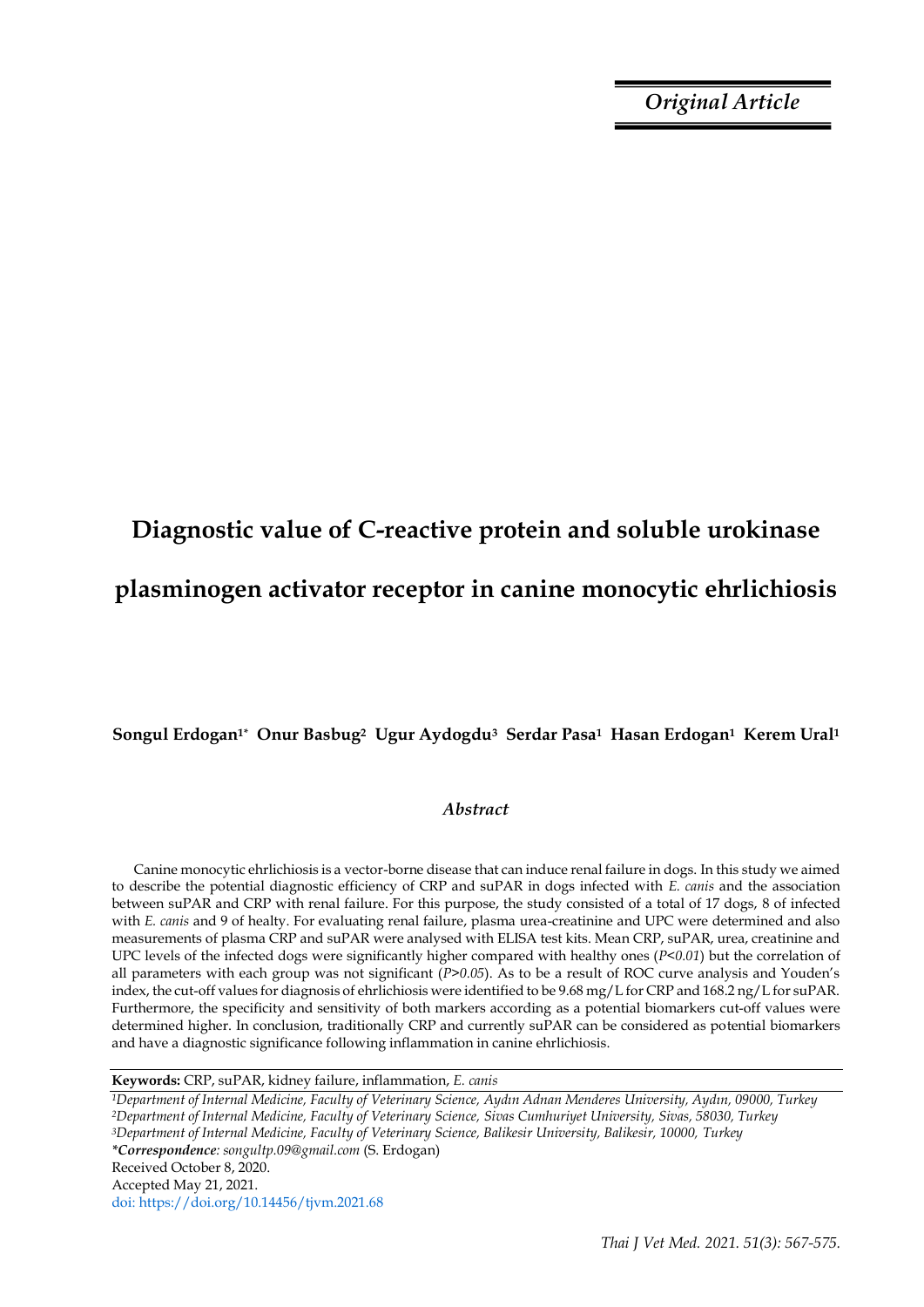### *Introduction*

Canine monocytic ehrlichiosis (CME) vector-borne disease is caused primarily by *Ehrlichia canis* (Neer *et al*., 2002, Sainz *et al*., 2015). Distribution of CME has been reported all over the world especially in tropical and subtropical regions such as Turkey (Near *et al*., 2002; Aysul *et al*., 2012; Çetinkaya *et al*., 2016; Gültekin *et al*., 2017).

*Ehrlichia canis* demonstrates systemic spread with infected monocytes thereby it may effect multiple organs including the kidneys (Silva *et al*., 2016; Anusaksathien *et al*., 2019; Ziliani *et al*., 2019) with a severity that is affected in varying degrees at different stages of the infection (Ziliani *et al*., 2019). Considering renal damage according to the stage of infection, in the acute stage glomerulopathy consists of proteinuria (Codner *et al*., 1992; de Castro *et al*., 2004); in the subclinical stage, renal damage is caused by immune complex accumulation concomitant with glomerulosclerosis, basement membrane thickness and mesenchymal proliferation (Crivellenti *et al*., 2015); and finally, in the chronic stage, glomerulonephritis might occur through immune complex accumulation (Iqbal and Rikihisa, 1994) and also prolonged exposure to *E. canis* may stimulate insidious glomerulonephrotic alteration leading to severe renal disease in infected dogs (Heiene *et al*., 2007; Goldstein *et al*., 2013). *Ehrlichia spp*. infection has a potential for glomerular disease as it causes glomerular injury with an accumulation of immune complex. Additionally, acute kidney injury related to CME is more common than chronic renal failure (Suwanpakdee, 2018) so that risk of complications and mortality increases (Suwanpakdee, 2018).

It is seen that inflammation is an important factor for the initiation and progression of renal failure in dogs in that some essential cytokines expression occur and change renal function (Nentwig *et al*., 2016). Furthermore, this stimulation causes infiltration of inflammatory cells to the kidneys as a results to occurring additionally cytokines response (Akcay *et al*., 2009; Nentwig *et al*., 2016). In this regard the acute phase protein, C-reactive protein (CRP), is conventionally a biomarker of inflammation that exists at higher levels in serum in consequence of the response to proinflammatory cytokines releasing from inflammatory cells related to infection (Yamashita *et al*., 1994; Niehues, 2018). It is stated that there has been an important relationship between CRP and renal markers (serum creatinine, urine protein/creatinine, proteinuria) (Raila *et al*., 2011) and an increase of CRP related to inflammatory damage in dogs experimentally infected with *E. canis* (Rikihisa *et al*., 1994; Shimada *et al*., 2002).

Another current inflammatory biomarker (Degryse, 2003; Mondino and Blasi, 2004) is cell surface receptor urokinase-type plasminogen activator receptor (uPAR) whose structure forms a glycosylphosphatidylinositol-anchored protein and it is specific to urokinase plasminogen activator (uPA) as part of the cell surface protease system (Montuori *et al*., 2013). uPA and uPAR are mainly released from blood cells such as neutrophils, monocytes, macrophages and activated T cells, and are involved in various immune

functions such as cell adhesion, migration, differentiation and proliferation. In inflammation and infectious responses, the amount of uPAR increases in leukocytes and cell migration is activated for proteolysis of the extracellular matrix by binding uPA to uPAR (Collen, 1999; Rosso *et al*., 2011; Genua *et al*., 2014). uPAR interacts with integrins in the extracellular matrix, increasing cell adhesion and migration. At the same time, binding to integrins induces cell differentiation and proliferation, causing an increase in intracellular signaling (Ragno, 2006). As a result of inflammatory stimulation, proteases such as chemotrypsin, phospholipase  $\overline{C}$  and uPA cause the release of uPAR from the cell surface to the circulation with the formation of a soluble form of urokinase plasminogen activator receptor (suPAR) (Collen, 1999; Rosso *et al*., 2011; Genua *et al*., 2014). suPAR can be found in several body fluids and has a similar function to uPAR (Thunø *et al*., 2009; Rosso *et al*., 2011). suPAR is a promising new biomarker for evaluating inflammation, organ injury and prognosis in several disorders (Zimmermann *et al*., 2012; Hamie *et al*., 2018; Higham *et al*., 2020; Huang *et al*., 2020) including kidney failure in humans (Hayek *et al*., 2015;2020 Hall a *et al*., 2018; Hamie *et al*., 2018). Thus, it is released from immune cells during inflammation and migrates to kidney glomerulus. In there, it activates αVβ3 integrin on podocytes as a result increasing suPAR leading to a change of podocyte function causing proteinuria (Wei *et al*., 2011; Kriz and Lembley, 2015).

Traditionally C-reactive protein and currently suPAR are independently inflammatory biomarkers for predicting inflammatory conditions (Degryse, 2003; Mondino and Blasi, 2004; Lyngbæk *et al*., 2013; Basbug *et al*., 2020). Therefore, following CRP and suPAR might be benefit during disease progress and treatment.We hypothesized that both biomarkers represent a different approach to inflammation associated with renal failure in CME. In this study we aimed to describe the potential association between suPAR and CRP, to compare these as diagnostic markers of infection CME.

### *Materials and Methods*

*Sampling and animal material:* A total of 17 dogs, 8 infected with *E. canis* and 9 control, were included in the study. Data of dogs was recorded in different breeds and sexes, age ranging between 2.5 and 8. The infected group was determined to be positive for *E. canis* during its routine evaluation at the Faculty.

The infected dogs were selected from among the routine patients which were admitted to Faculty hospital for diagnosis and treatment with various complaints and co-infected dog with other vector borne diseases (Dirofilariosis, Anaplasmosis, Lyme Disease, Leishmaniasis) were excluded and only *E. canis* infected dog were enrolled. Similarly, the control group was selected from among healthy dogs of those routine controls related to vaccination and/or checkup. All of the control group were checked for *E. canis* during routine control and determined negative for *E. canis*. The diagnosis of ehrlichiosis was performed by rapid test kits (IDEXX SNAP® 4Dx® Plus Test, MVM Medikal, Ankara) and confirmed with indirect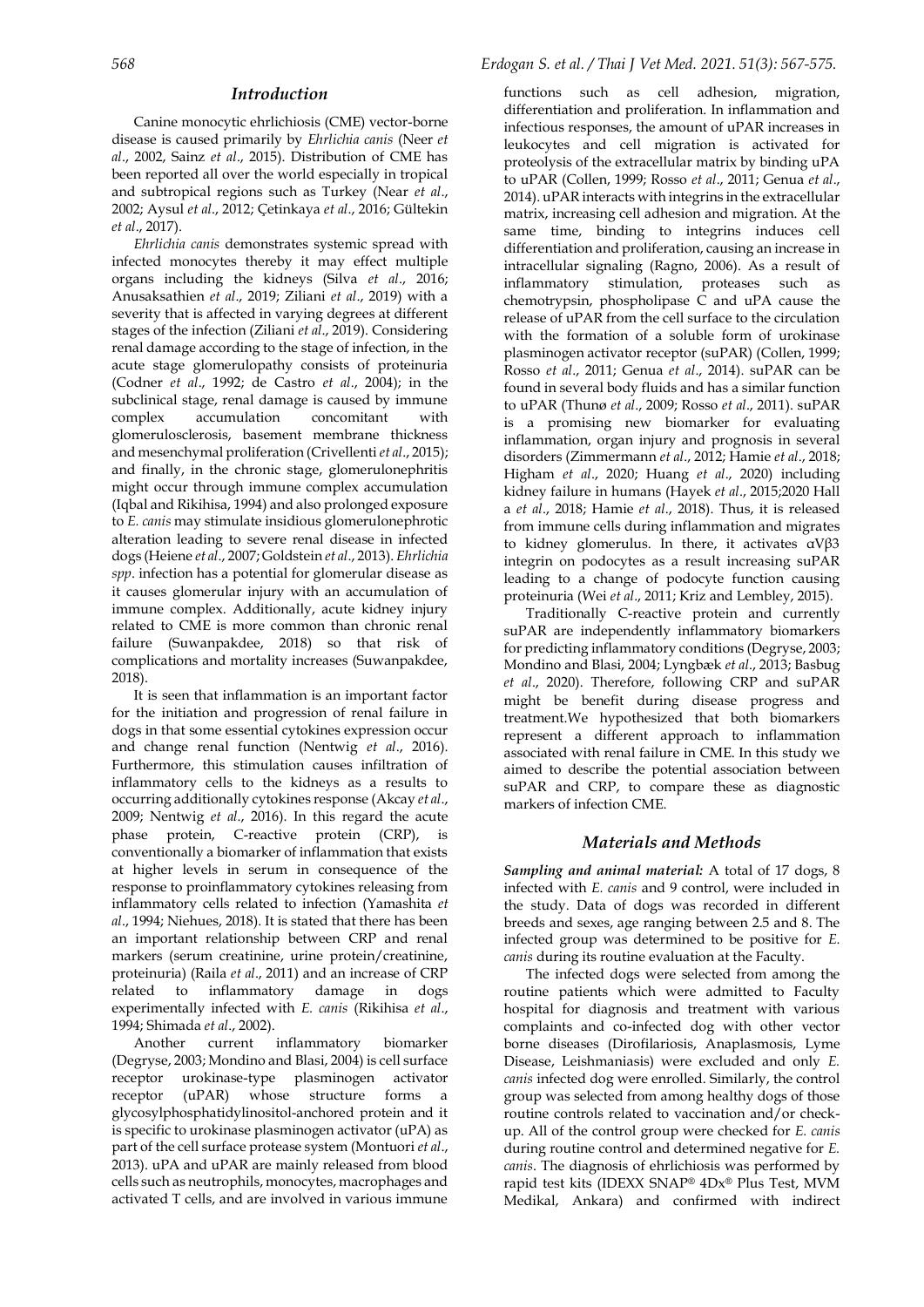fluorescence antibodies test (IFAT) in which titers over 1:240 was evaluated positive for CME.

*Taking blood sample:* Blood samples were obtained from Vena cephalica into anticoagulant and serum tubes. Urine samples were collected by spontaneous urination into sterile tube with a minimum of 10 ml.

*Classification of novel 'acute or chronic kidney disease':* All cases were enrolled in the present research as if acute onset of selected findings in harmony with acute kidney injury (i.e., vomiting, lethargy, anorexia) along with azotemia as detected by serum creatinine levels >1.6 mg/dL), as reported previously (Dunaevich *et al*., 2020). Relevant data was not shown because those parameters were supporting criteria, not the purpose of the study. In addition even if one of the above mentioned criteria was evident, for establishing a tentative diagnosis of chronic kidney disease: (1) prior proof of chronic kidney disease determined by persistent elevation of serum creatinine increase, accompanied by 25% or above contemporaneous elevation in contrast to baseline values; (2) abdominal ultrasonographic interpretation as in line with chronic kidney disease as evidenced by two or more criteria: elevated renal echogenicity, significantly declined renal corticomedullary differentiation, altered renal size/asymmetry, and cystic structure/irregular kidney contour (Dunaevich *et al*., 2020) was required.

*Determination of plasma urea-creatinine and urine protein/creatinine ratio:* Heparin samples were separated to plasma by centrifuging at 1500 rpm for 10 minutes and as part of biochemical analysis, urea and creatinine were measured with an autoanalyzer (RX Daytona +, Randox, Simre Medikal, Ankara) at Faculty. The remaining plasma samples were frozen at − 80 °C until analysis. Likewise, immediately after the collection of urine samples, urine protein/creatinine ratio (UPC) was determined by urine strips (Uritest 11G, China) as determined before (Moore *et al*., 1991; Marynissen *et al*., 2017; Meindl *et al*., 2019).

*CRP ve suPAR analysis:* C-reactive protein and suPAR analysis was determined in heparinized plasma using sandwich ELISA in accordance with the instructions of the manufacturer (Yehua Bio. Tech., Shangai) with frozen samples that were being melted under suitable condition at analysis time.

*Statistical analysis:* All data was expressed as mean and standart error. Normality test of data was evaluated with Kolmogorov-Smirnov test. Comparisons between groups were conducted by independent samples T test due to continuous variables found within a normal distribution.

For determining the diagnostic potential of CRP and suPAR in dogs with ehrlichiosis, receiver operating characteristic (ROC) curves were used. For this purpose, the area under curve (AUC) and cut-off values were assessed according to classifying of AUC values as 0.91–1.00: excellent, 0.81–0.90: good, 0.71– 0.80: fair, 0.61–0.70: poor and 0.51–0.60: fail. The sensitivity (Se) and specificity (Sp) with positive and negative predictive values of CRP and suPAR were evaluated at their 95% confidence intervals and at a significance level of  $P < 0.05$  for the cut-off level determining with ROC as well as the Youden's index. For all analyses SPSS (22.0, IBM) and MedCalc (MedCalc Software, Belgium) were used.

*Ethical approval:* Protocol of study did not have to be approved by an animal welfare ethical committee because collecting of samples was realized within routine evaluation of dogs at the hospital. For using routine samples and results of dogs in the study, owner permission was received.

## *Results*

*Clinical evaluation:* On admission to hospital, dogs in the group infected with CME were observed with various but common clinical findings of those waxing and waning with all infected dogs presenting with generalized lymphadenopathy, fever (39.7 <sup>0</sup>C) and corneal opacity in 1/8, weight loss in 2/8, hind limb weakness and/or epistaxis in 4/8, hematuria and oedema of in 1/8 . There was no pathological condition as result of routine examination related to hemogram, biochemical and clinical examination in the healthy group. All dogs were classified as acute or chronic kidney disease based on laboratory findings as detected by Dunaevich *et al*. (2020).

*Data evaluation:* Mean values of the CRP, suPAR, UPC, urea and creatinine levels of healthy and infected dogs are presented in Table 1 with inter-group significance. Comparison of all parameters between groups shows group statistically significant differences. Distribution of CRP and suPAR between the healthy and infected group are submitted in Fig. 1. It was found that the CRP and suPAR of infected dogs with *E. canis* were significantly higher compared with healthy ones (Table 1, Fig. 1).

For assessing the prognostic potential of CRP and suPAR in ehrlichiosis, ROC analysis was used. Given evaluation in prognostic indicators of the CRP and suPAR, all of cut-off, sensitivity, specificity and AUC values were shown in Table 2 and only for suPAR in Fig. 2-3. The cut-off values were revealed as 9.68 mg/L for CRP and 168.2 for suPAR.

Correlation of CRP and suPAR was negative but not significant in the infected group r=0.67, *P*=0.110 (*P*>0.05) and positive but not significant in the healthy dogs r=0.488, *P*=0.183 (*P*>0.05). Similarly, there was no correlation between the renal marker (urea, creatinine and UPC) and CRP or suPAR in the infected group (*P*>0.05).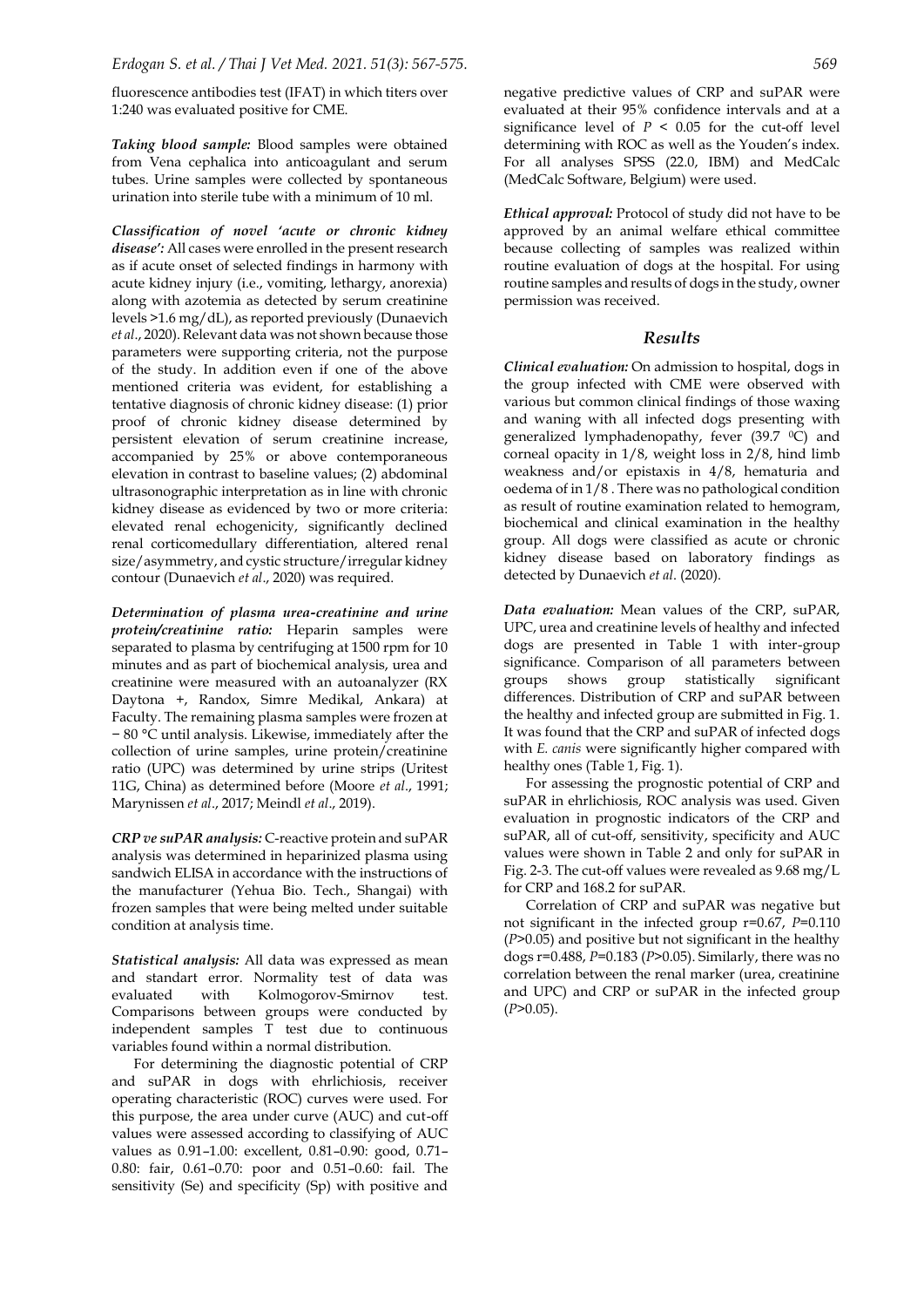|                      | Infected group $(n=8)$ | Healthy group $(n=9)$ | P-value |
|----------------------|------------------------|-----------------------|---------|
| CRP(mg/L)            | $122.53 \pm 8.62$      | $4.3 \pm 1.08$        | < 0.01  |
| $\supAR(ng/L)$       | $355.32 \pm 71.2$      | $111.92 \pm 17.43$    | < 0.01  |
| UPC.                 | $3.83 \pm 1.18$        | $0.1 \pm 0$           | < 0.01  |
| Urea $(mg/dL)$       | $1.63 \pm 0.36$        | $0.53 \pm 0.41$       | 0.004   |
| Creatinine $(mg/dL)$ | $82.25 \pm 11.42$      | $29.11 \pm 3.67$      | 0.001   |

**Table 1** The CRP, suPAR, UPC, urea and creatinine levels of healthy and infected dogs (Mean±Standart error mean)

CRP; C-reactive protein, uPAR; urokinase-type plasminogen activator receptor, UPC; urine protein/creatinine.



**Figure 1** Box plots of plasma CRP and suPAR concentrations in healthy and *E. canis* infected dogs. The boxes show 25 and 75 percent slices, whiskers show 10 and 90 percent slices. The line in each box indicates the median.

**Table 2** The cut-off levels, specificity, sensitivity, and AUC values of CRP and suPAR for diagnosis canine ehrlichiosis

| Parameter      | <b>AUC</b> | 95% confidence interval | Cut-off | Specificity | Sensitivity | Youden's index | P value  | <b>SEM</b> |
|----------------|------------|-------------------------|---------|-------------|-------------|----------------|----------|------------|
| $CRP$ (mg/L)   | 1.000      | $0.805 - 1.000$         | >9.68   | 100.00      | 100.00      | 1.0000         | < 0.0001 | 0.000      |
| $suPAR$ (ng/L) | 0.972      | $0.759 - 1.000$         | >168.2  | 100.00      | 87.50       | 0.8750         | < 0.0001 | 0.0333     |

CRP; C-reactive protein, uPAR; urokinase-type plasminogen activator receptor, AUC; area under the curve, SEM; standard error of mean

The cut-off values of CRP and suPAR were determined by using ROC curve analysis and Youden's index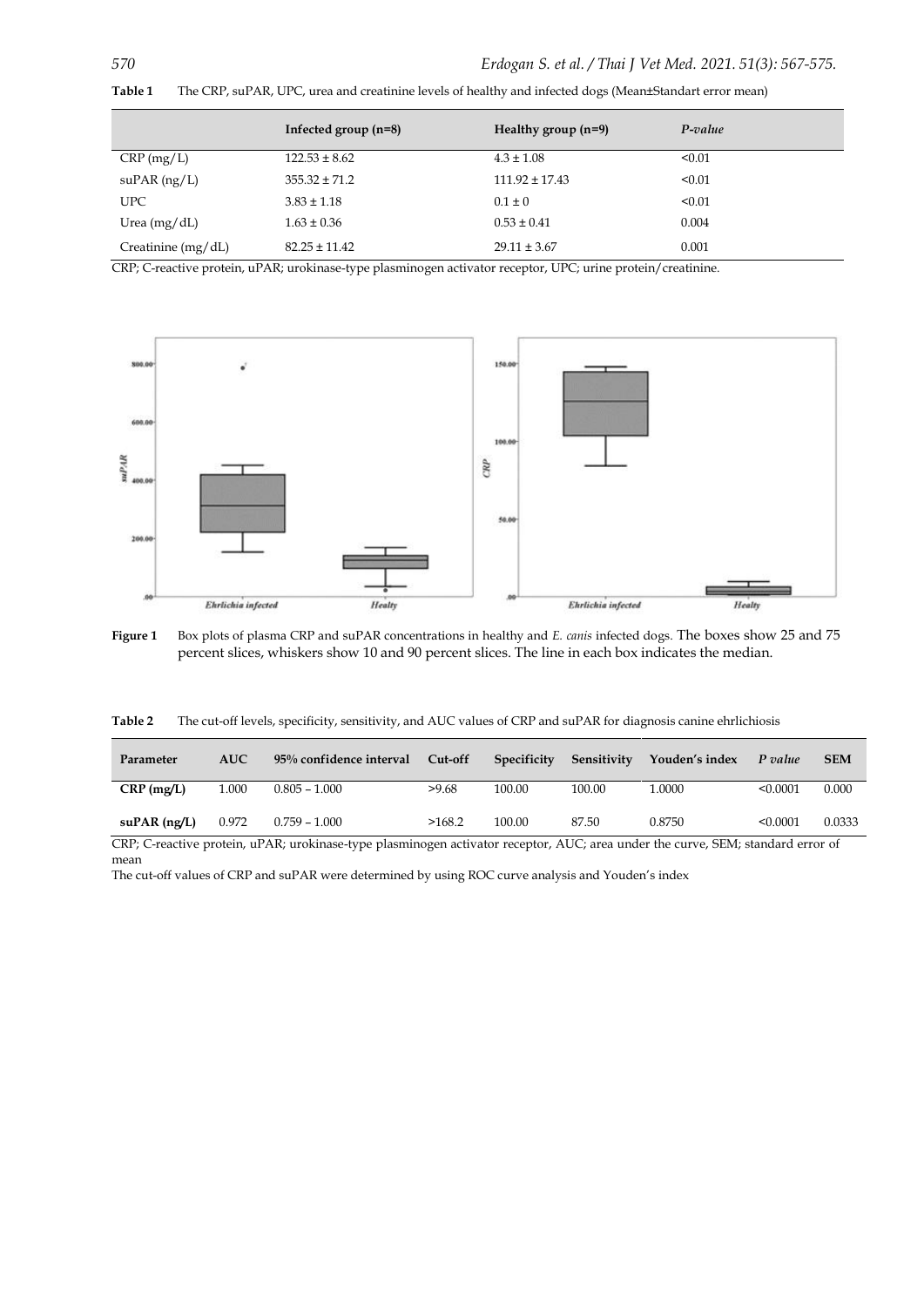

**Figure 2** ROC curves for suPAR in healthy and *E. canis* infected dogs. AUC and 95% CI for ehrlichiosis is 0.972 (95% CI: 0,759 - 1,000) for suPAR.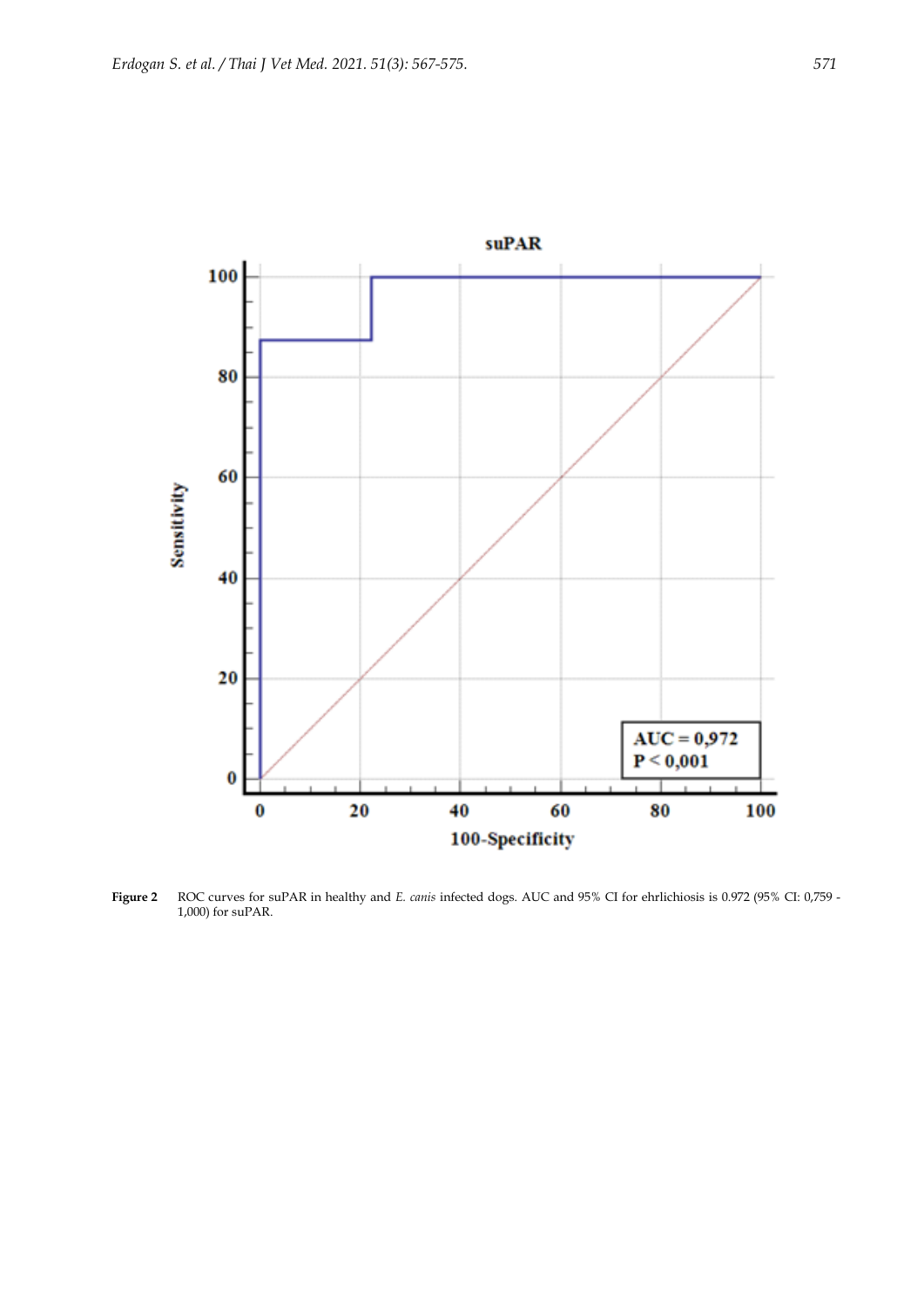

**Figure 3** Dot plot diagram showing cut-off value, specificity and sensitivity of suPAR obtained from dogs infected with *E. canis*

### *Discussion*

Canine monocytic ehrlichiosis may lead to acute or chronic renal failure resulting from glomerular injury with accumulation of immune complex (Goldstein *et al*., 2013; Crivellenti *et al*., 2015; Silva *et al*., 2016; Anusaksathien *et al*., 2019; Ziliani *et al*., 2019). It is thought that inflammation is a part of the initiation and progression of renal failure (Nentwig *et al*., 2016). Consistent with this, we aimed to investigate CRP and suPAR as an independently inflammatory biomarker (Degryse, 2003; Mondino and Blasi, 2004; Lyngbæk *et al*., 2013; Basbug *et al*., 2020) in dogs infected with CME and relation with kidney failure.

Considering the relation of CME with inflammation (Yamashita *et al*., 1994; Niehues, 2018), CRP is found to be higher than normal in dog infected with *E. canis* (Rikihisa *et al*., 1994; Shimada *et al*., 2002; Mylonakis *et al*., 2011; Karnezi *et al*., 2016). As consistent with other research, in our study indicated that plasma CRP levels were higher in the infected group with mean 123.53 mg/L (*P*<0.01). Additionally, the cut-off value of CRP was determined as 9.68 mg/L for infected dogs with Sp 100% and Se 100%.

As also in relation to our research, it is stated that increasing suPAR can be used as a predictor marker for acute and chronic kidney failure (Hayek *et al*., 2015;2020 Hall *et al*., 2018; Hamie *et al*., 2018) but relevant data is lacking in dogs. Similary, only one research has been encountered regarding its alteration in vector-borne diseases (Kuleš *et al*., 2014) unlike CRP (Venco *et al*., 2014; Karnezi *et al*.,2016; Pardo-Marin *et al*., 2020). In this context, alteration regarding suPAR levels and the relationship between suPAR and renal failure due to ehrlichiosis was firstly elucidated with this study. It was found in our study that mean suPAR concentration of infected dogs were significantly higher than controls regarding CRP (*P*<0.01). Besides, the cutoff value of suPAR was determined with 168.2 ng/L for healthy and infected dogs with Sp 100% and Se 87.50%. In our study indicated that suPAR and CRP might be used as a marker for the detection of inflammation in dogs infected with *E. canis*. however, both markers were not appeared to be associated with renal markers to be significantly higher in dogs infected with *E. canis* than healthy ones (*P*<0.01).

As to veterinary medicine, CRP and suPAR have been scrutinized together in limited number of studies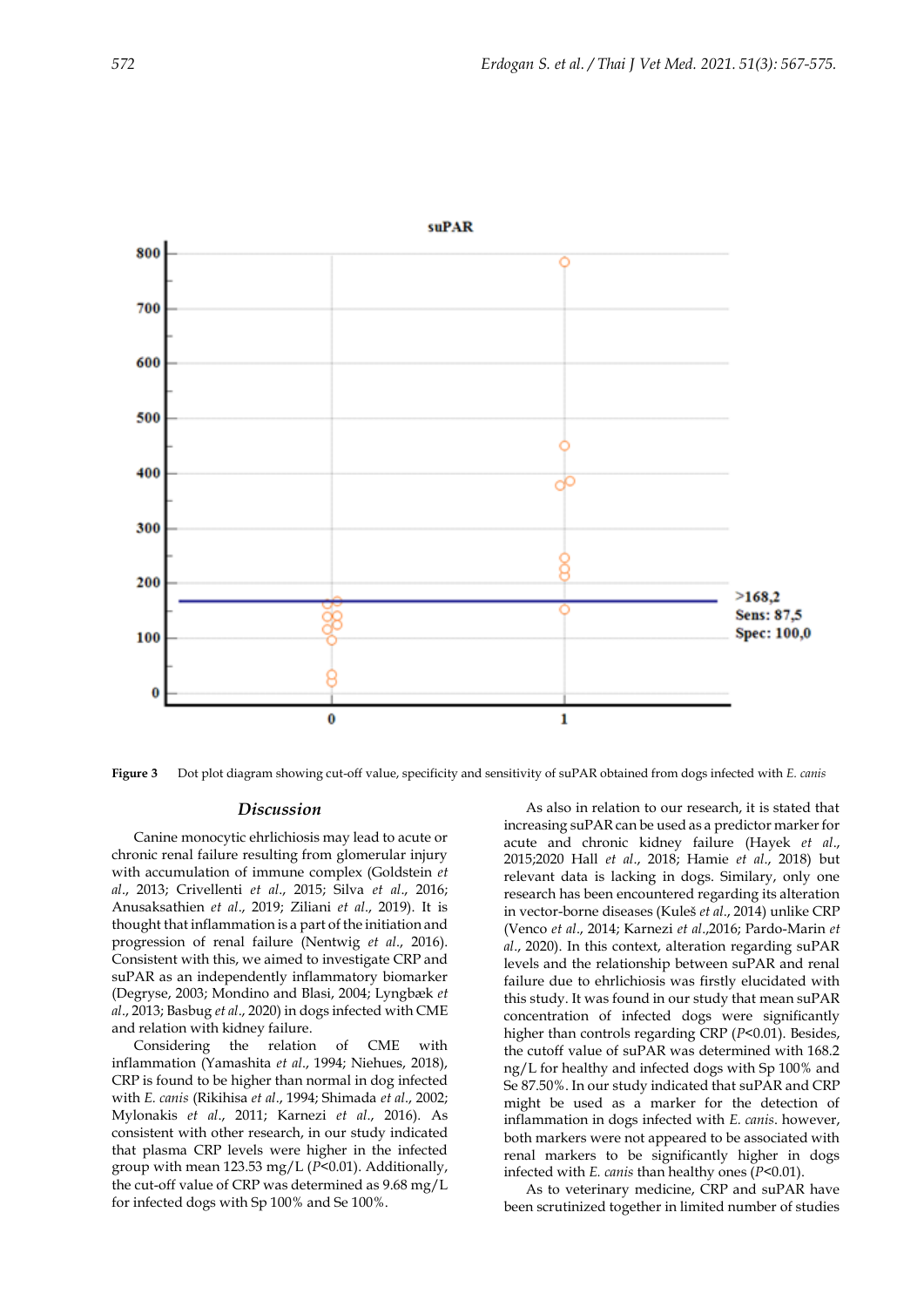#### *Erdogan S. et al. / Thai J Vet Med. 2021. 51(3): 567-575. 573*

(Rafaj *et al*., 2016; Kučer *et al*., 2018; Basbug *et al*., 2020). Despite what is mentioned above, there is no study investigating suPAR in ehrlichiosis in both medicines. suPAR in comparation to CRP has more advantage with measuring even in small levels in plasma (Rønne *et al*.,1995; Stephens *et al*., 1997), not affected by fasting and diurnation (Sier *et al*., 1999) and being resistant to thawing and freezing procedure (Riisbro *et al*., 2001). In one study related to biomarkers of inflammation in obese dogs was shown that IL-6 and hsCRP as an inflammatory marker were higher in obese dogs with  $P = 0.001$ ;  $P = 0.027$  but suPAR was decreased as gain weight in dogs (*P*= 0.002). In another study was shown that hsCRP and suPAR had a significant and positive correlation for using to diagnosis of canine lymphoma (r=0.75-1.00) (Kučer *et al*., 2018). Basbug *et al*. (2020) indicated that suPAR was found to be higher in dogs with SIRS (1001.79±287.60 ng/L, *P*=0.007) but insufficient to diagnosis with cut-off value as 223.68 ng/L and lower sensitivity (53.3%) by comparation with CRP as 92.90%. In our study, CRP and suPAR did not correlate with each other (*P*>0.05) however, mean CRP and suPAR levels were significantly higher (*P*<0.01) in *E. canis* infected dog and so, ROC curve showed that CRP and suPAR had 100% of Sp with 9.68 and 168.2 cut-off values in infected dogs.

In conclusion, traditionally CRP and currently suPAR can be considered as a potential biomarker and have a diagnostic significance for the following of inflammation in CME. Even so, considering the limitation of our study including the small sample size and not following a long-term prognosis, it is thought that the small sample size influenced the results in determining the efficacy of suPAR in renal failure and further studies performed with a larger population are necessary for determining the relationship between suPAR and renal failure borne to canine ehrlichiosis. And also, the progressing of renal failure changes according to the stages of ehrlichiosis. For this reason, we recommend evaluating suPAR according to the stages as well as to reveal the prognostic effect on treatment in future studies.

#### *References*

- Akcay A, Nguyen Q, Edelstein CL 2009. Mediators of inflammation in acute kidney injury. Mediators Inflamm. Article ID 137072.
- Aysul N, Ural K, Cetinkaya H, Kuskucu M, Toros G, Eren H, Durum C 2012. Doxycycline-chloroquine combination for the treatment of canine monocytic ehrlichiosis. Acta Sci Vet. 40(2): 1-7.
- Basbug O, Aydogdu U, Agoglu ZT 2020. Neopterin and Soluble Urokinase Type Plasminogen Activator Receptor as Biomarkers in Dogs with Systemic Inflammatory Response Syndrome. J Hellenic Vet Med Soc. 71(1): 1945-1952.
- Codner EC, Caceci T, Saunders GK, Smith CA, Robertson JL, Martin RA, Troy GC 1992. Investigation of glomerular lesions in dogs with acute experimentally induced Ehrlichia canis infection. Am J Vet Res. 53(12): 2286-2291.
- Crivellenti LZ, Silva GEB, Borincrivellenti S, Dantas M, Adin CA, Cianciolo R, Santana AE 2015. Glomerulopathies in dogs with erlichiosis -

preliminary results. In: Conference World Small Animal Veterinary Association, WSAVA Congress: Bangkok. 76 p.

- de Castro MB, Machado RZ, de Aquino LPCT, Alessi AC, Costa MT 2004. Experimental acute canine monocytic ehrlichiosis: clinicopathological and immunopathological findings. Vet Parasitol. 119(1): 73-86.
- Degryse B 2003. Is uPAR the centre of a sensing system involved in the regulation of inflammation?. Antiinflamm Antiallergy Agents Med Chem. 2(3): 237-259.
- Diederichsen MZ, Diederichsen SZ, Mickley H, Steffensen FH, Lambrechtsen J, Sand NP, Grønhøj MH 2018. Prognostic value of suPAR and hs-CRP on cardiovascular disease. Atherosclerosis. 271: 245-251.
- Dunaevich A, Chen H, Musseri D, Kuzi S, Mazaki‐Tovi M, Aroch I, Segev G 2020. Acute on chronic kidney disease in dogs: Etiology, clinical and clinicopathologic findings, prognostic markers, and survival. J Vet Intron Med. 34(6), 2507-2515.
- Genua M, D'Alessio S, Cibella J, Gandelli A, Sala E, Correale C, Ploplis VA 2015. The urokinase plasminogen activator receptor (uPAR) controls macrophage phagocytosis in intestinal inflammation. Gut. 64(4): 589-600.
- Goldstein RE, Brovida C, Fernandezdel Palacio MJ, Littman MP, Polzin DJ, Zatelli A, Cowgill LD 2013. Consensus recommendations for treatment for dogs with serology positive glomerular disease. J Vet Intern Med. 27 (1): 60-66.
- Gultekin M, Ural K, Pasa S, Balikci C, Asici G 2017. Oxidative status and lipid profile in mono and coinfection with canine monocytic ehrlichiosis. Med Wet. 73(12): 797-801.
- Hamie L, Daoud G, Nemer G, Nammour T, El Chediak A, Uthman IW, Kurban M 2018. SuPAR, an emerging biomarker in kidney and inflammatory diseases. Postgrad Med J. 94(1115): 517-524.
- Hayek SS, Sever S, Ko YA, Trachtman H, Awad M, Wadhwani S, Sperling LS 2015. Soluble urokinase receptor and chronic kidney disease. N Engl J Med. 373(20): 1916-1925.
- Hayek SS, Leaf DE, Samman Tahhan A, Raad M, Sharma S, Waikar SS, Ibrahim NE 2020. Soluble urokinase receptor and acute kidney injury. N Engl J Med. 382(5): 416-426.
- Heiene R, Kristiansen V, Teige J, Jansen JH 2007. Renal histomorphology in dogs with pyometra and control dogs, and longterm clinical outcome with respect to signs of kidney disease. Acta Vet Scand. 49(1): 13.
- Iqbal Z, Rikihisa Y 1994. Application of the polymerase chain reaction for the detection of Ehrlichia canis in tissues of dogs. Vet Microbiol. 42(4): 281-287.
- Karnezi D, Ceron JJ, Theodorou K, Leontides L, Siarkou VI, Martinez S, Mylonakis ME 2016. Acute phase protein and antioxidant responses in dogs with experimental acute monocytic ehrlichiosis treated with rifampicin. Vet Microbiol. 184: 59-63.
- Kučer N, Kuleš J, Gotić J, Crnogaj M, Mrljak V, Rafaj RB 2018. Markers of inflammation and fibrinolysis in canine lymphoma. Vet Arh. 88(6), 787-806.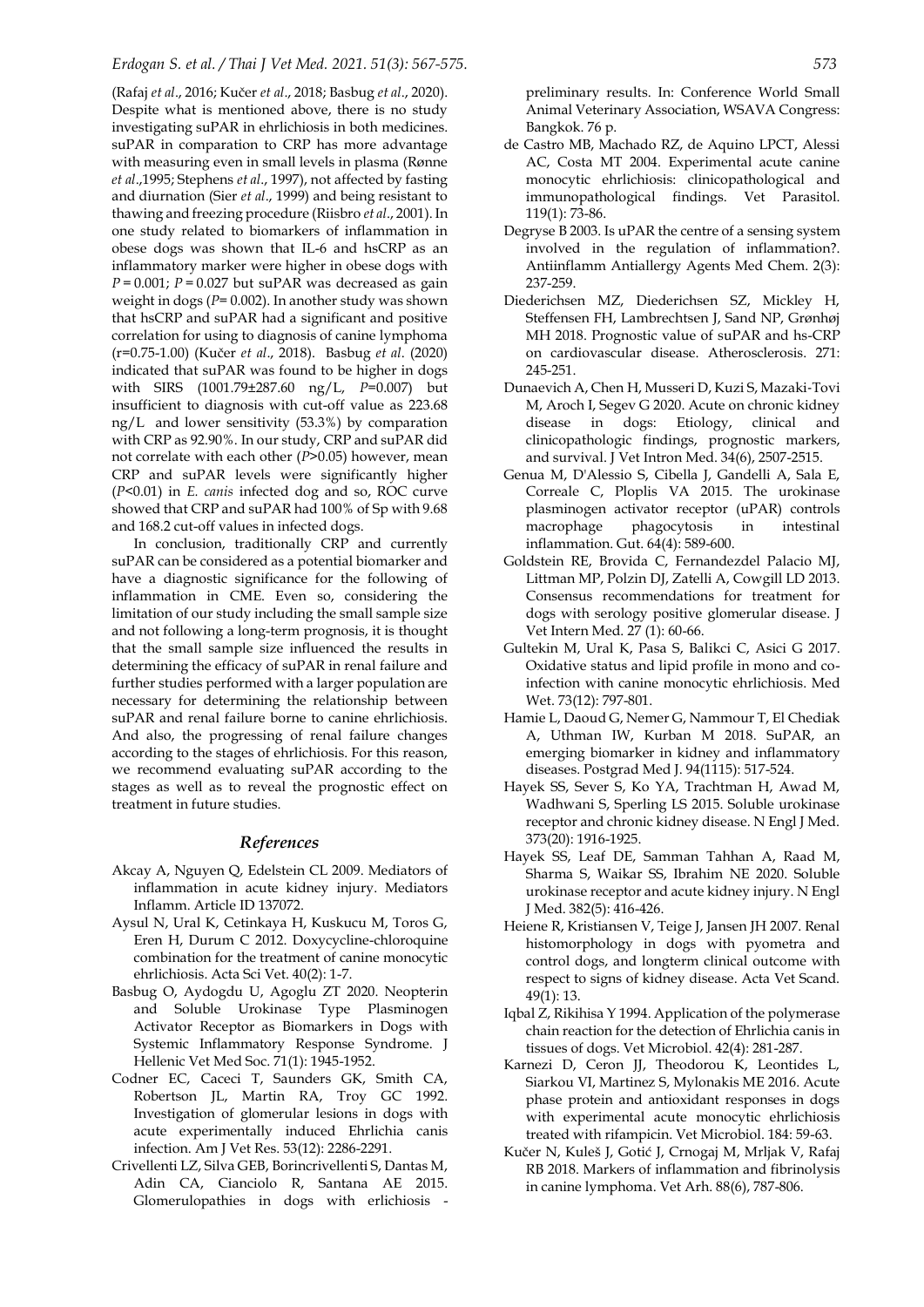- Kuleš J, Selanec J, Mrljak V, Barić Rafaj R 2014. Biomarkers of haemostasis, endothelial disfunction and inflammation in babesiosis of dogs caused by Babesia canis canis. In: Proceedings of the 16th biennial Congress of the International Society for Animal Clinical Pathology, Copenhagen, 91 p.
- Lyngbæk S, Sehestedt T, Marott JL, Hansen TW, Olsen MH, Andersen O, Jeppesen J 2013. CRP and suPAR are differently related to anthropometry and subclinical organ damage. Int J Cardiol. 167(3): 781- 785.
- McCown ME, Monterroso VH, Cardona W 2014. Surveillance for Ehrlichia canis, Anaplasma phagocytophilum, Borrelia burgdorferi, and Dirofilaria immitis in dogs from three cities in Colombia. J Spec Oper Med. 14(1): 86-90.
- Meindl AG, Lourenço BN, Coleman AE, Creevy KE 2019. Relationships among urinary protein-tocreatinine ratio, urine specific gravity, and bacteriuria in canine urine samples. J Vet Intern Med. 33(1), 192-199.
- Montuori N, Cosimato V, Rinaldi L, Rea VEA, Alfano D, Ragno P 2013. uPAR regulates pericellular proteolysis through a mechanism involving integrins and fMLF-receptors. Thromb Haemost. 109(02): 309-318.
- Moore FM, Susan L, Brown L 1991. Urine protein determination in dogs and cats: comparison of dipstick and sulfasalicylic acid procedures. Vet Clin Pathol. 20(4), 95-97.
- Mylonakis ME, Ceron JJ, Leontides L, Siarkou VI, Martinez S, Tvarijonaviciute A, Harrus S 2011. Serum acute phase proteins as clinical phase indicators and outcome predictors in naturally occurring canine monocytic ehrlichiosis. J Vet Intern Med. 25(4): 811-817.
- Neer TM, Breitschwerdt EB, Greene RT, Lappin MR 2002. Consensus statement on ehrlichial disease of small animals from the infectious disease study group of the ACVIM. J Vet Intern Med. 16(3): 309- 315.
- Nentwig A, Schweighauser A, Maissen-Villiger C, Bruckmaier RM, Zurbriggen A, van Dorland HA, Francey T 2016. Assessment of the expression of biomarkers of uremic inflammation in dogs with renal disease. Am J Vet Res. 77(2): 218-224.
- Niehues T 2018. C-reactive protein and other biomarkers—the sense and non-sense of using inflammation biomarkers for the diagnosis of severe bacterial infection. LymphoSign Journal, 5(2): 35-47.
- Rafaj RB, Kuleš J, Marinculić A, Tvarijonaviciute A, Ceron J, Mihaljević Ž, Mrljak V 2016. Plasma markers of inflammation and hemostatic and endothelial activity in naturally overweight and obese dogs. BMC Vet Res. 13(1): 13.
- Ragno P 2006. The urokinase receptor: a ligand or a receptor? Story of a sociable molecule. Cell Mol Life Sci. 63(9): 1028-1037.
- Raila J, Schweigert FJ, Kohn B 2011. C-reactive protein concentrations in serum of dogs with naturally occurring renal disease. J Vet Diagn Invest. 23(4): 710-715.
- Rijneveld AW, Florquin S, Bresser P, Levi M, De Waard V, Lijnen R, Van Der Poll T 2003. Plasminogen

activator inhibitor type–1 deficiency does not influence the outcome of murine pneumococcal pneumonia. Blood. 102(3): 934-939.

- Rikihisa Y, Yamamoto S, Kwak I, Iqbal Z, Kociba G, Mott J, Chichanasiriwithaya W 1994. C-reactive protein and alpha 1-acid glycoprotein levels in dogs infected with Ehrlichia canis. J Clin Microbiol. 32(4): 912-917.
- Rønne E, Pappot H, Grøndahl-Hansen J, Høyer-Hansen G, Plesner T, Hansen NE, Danø K 1995. The receptor for urokinase plasminogen activator is present in plasma from healthy donors and elevated in patients with paroxysmal nocturnal haemoglobinuria. Br J Haematol. 89: 576–581.
- Rosso MD, Margheri F, Serratì S, Chillà A, Laurenzana A, Fibbi G 2011. The urokinase receptor system, a key regulator at the intersection between inflammation, immunity, and coagulation. Curr Pharm Des. 17(19): 1924-1943.
- Shimada T, Ishida Y, Shimizu M, Nomura M, Kawato K, Iguchi K, Jinbo T 2002. Monitoring C-reactive protein in beagle dogs experimentally inoculated with Ehrlichia canis. Vet Res Commun. 26(3): 171- 177.
- Sier CF, Sidenius N, Mariani A, Aletti G, Agape V, Ferrari A, Blasi F 1999. Presence of urokinase-type plasminogen activator receptor in urine of cancer patients and its possible clinical relevance. Lab Invest. 79: 717–722.
- Silva LS, Pinho FA, Prianti MG, Braga JF, Pires LV, França SA, Silva SM 2016. Renal histopathological changes in dogs naturally infected with Ehrlichia canis. Braz J Vet Pathol. 9(1): 2-15.
- Şirinoğlu M, Soysal A, Karaaslan A, Kadayifci EK, Yalındağ-Öztürk N, Cinel İ, Gelmez GA 2017. The diagnostic value of soluble urokinase plasminogen activator receptor (suPAR) compared to C-reactive protein (CRP) and procalcitonin (PCT) in children with systemic inflammatory response syndrome (SIRS). J Infect Chemother. 23(1): 17-22.
- Sitrin RG, Pan PM, Harper HA, Todd RF, Harsh DM, Blackwood RA 2000. Clustering of urokinase receptors (uPAR; CD87) induces proinflammatory signaling in human polymorphonuclear neutrophils. J Immunol. 165: 3341–3349.
- Stephens RW, Pedersen AN, Nielsen HJ, Hamers MJ, Høyer-Hansen G, Rønne E, Brunner N 1997. ELISA determination of soluble urokinase receptor in blood from healthy donors and cancer patients. Clin Chem. 43: 1876–1884.
- Suwanpakdee NSS 2018. The concurrence of naturally occurring Ehrlichia canis infection and renal dysfunction in dogs: kidney diseases and survival analysis. J Appl Anim Sci. 11(3): 47-56.
- Wei C, El Hindi S, Li J, Fornoni A, Goes N, Sageshima J, Zhang Q 2011. Circulating urokinase receptor as a cause of focal segmental glomerulosclerosis. Nat Med. 17(8). 952-960.
- Yamashita K, Fujinaga T, Miyamoto T, Hagio M, Izumisawa Y, Kotani T 1994. Canine acute phase response: relationship between serum cytokine activity and acute phase protein in dogs. J Vet Med. 56(3): 487-492.
- Zilian TF, Castilho AR, Poletto D, Mendonça AJ, Sousa VRF, Dutra V 2019. Kidney disease in natural